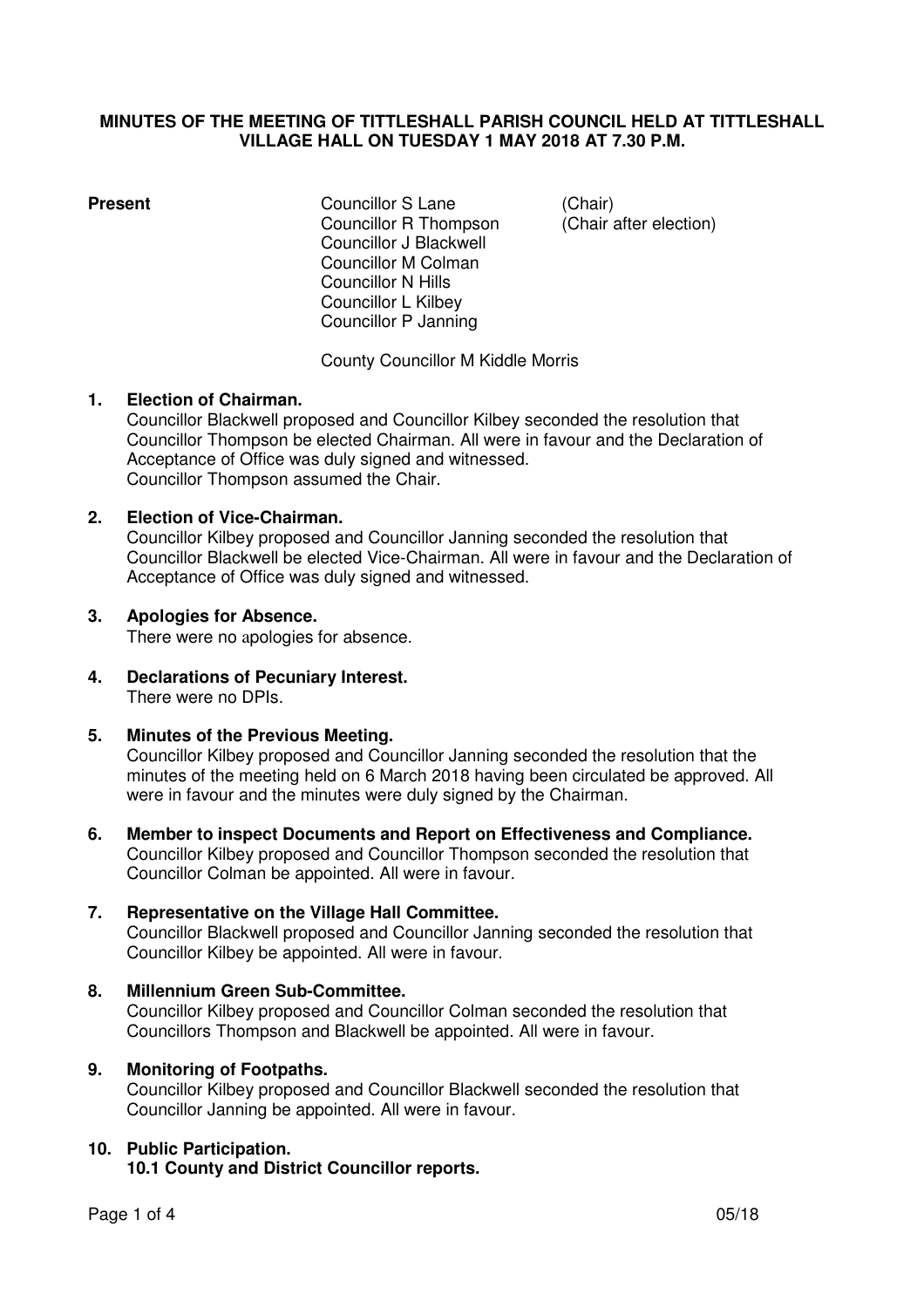The County councillor reported that there is a consultation starting on the Western Link from Broadland Northway(NDR) to the A47. This will go on until July.

# **10.2 Public Participation.**

There were no parishioners present.

# **11. Matters to report.**

## **11.1 Website.**

There was nothing to report.

# **11.2 New Website.**

It was agreed to change to a word press site but to renew the existing domain name.

#### **11.3 Matters to report not covered by the agenda.**

There were no matters raised.

# **11.4 Millennium Green.**

# **11.4.1 Report from the Sub-Committee.**

Councillor Thompson that it has been too wet to get on the Green to do any levelling. As soon as it is dry it will be levelled and the picnic table fixed to a base. It had been agreed to fill in the low areas and then roll but not to dig up any areas. Two parishioners will be contacted on the cutting of the orchard although it is much too wet at present. The pathways need cutting. The hedge will not be cut until the autumn.

## **11.4.2 Grass cutting.**

The cutting is very satisfactory and an extra cut has been done because of the growth of the grass. 10 moles had been caught.

## **11.4.3 RoSPA Inspection.**

The Clerk had been informed that this will be done in June or July.

#### **11.5 World War Beacon.**

Councillor Janning reported that all is under control

#### **11.6 Annual Parish Meeting.**

This had been a good meeting which was well attended and the reports had been well presented. The parishioners present thanked the Parish Council for getting Highways to respond to the flooding.

## **11.7 Resignation of Councillor.**

Councillor Lane resigned from the Parish Council. Breckland Council will be informed and the notice of vacancy will be posted on the website.

## **12. Highways.**

## **12.1 Report on Matters raised at the last meeting.**

The Clerk reported that he had stressed again the poor state of Mileham Road, and had been requested by a parishioner to see if better cattle crossing signs could be erected on Fakenham Road. Clay Hill had been repaired but the trod has not and the Clerk had reminded the highways Engineer of this and to side out the footway along Wellingham Road. The sign for Peakhall Road had been replaced. The Highways Engineer had confirmed all the points raised at the site meeting regarding flooding are programmed. The replacement finger post at Church Lane/Fakenham Road is programmed.

## **12.2 New Problems.**

There is flooding at Pear Tree Cottage, the footway between Peakhall Road and Fakenham Road needs clearing.

## **12.3 Footpaths.**

There was no report given as it has been too wet to walk.

## **13. Planning.**

# **13.1 Applications.**

There were no applications to consider.

## **13.2 Decisions.**

The following decision was noted.

 **13.2.1 3PL/2017/1623/F-Land at field Barn Dairy, Litcham Road-erection of one**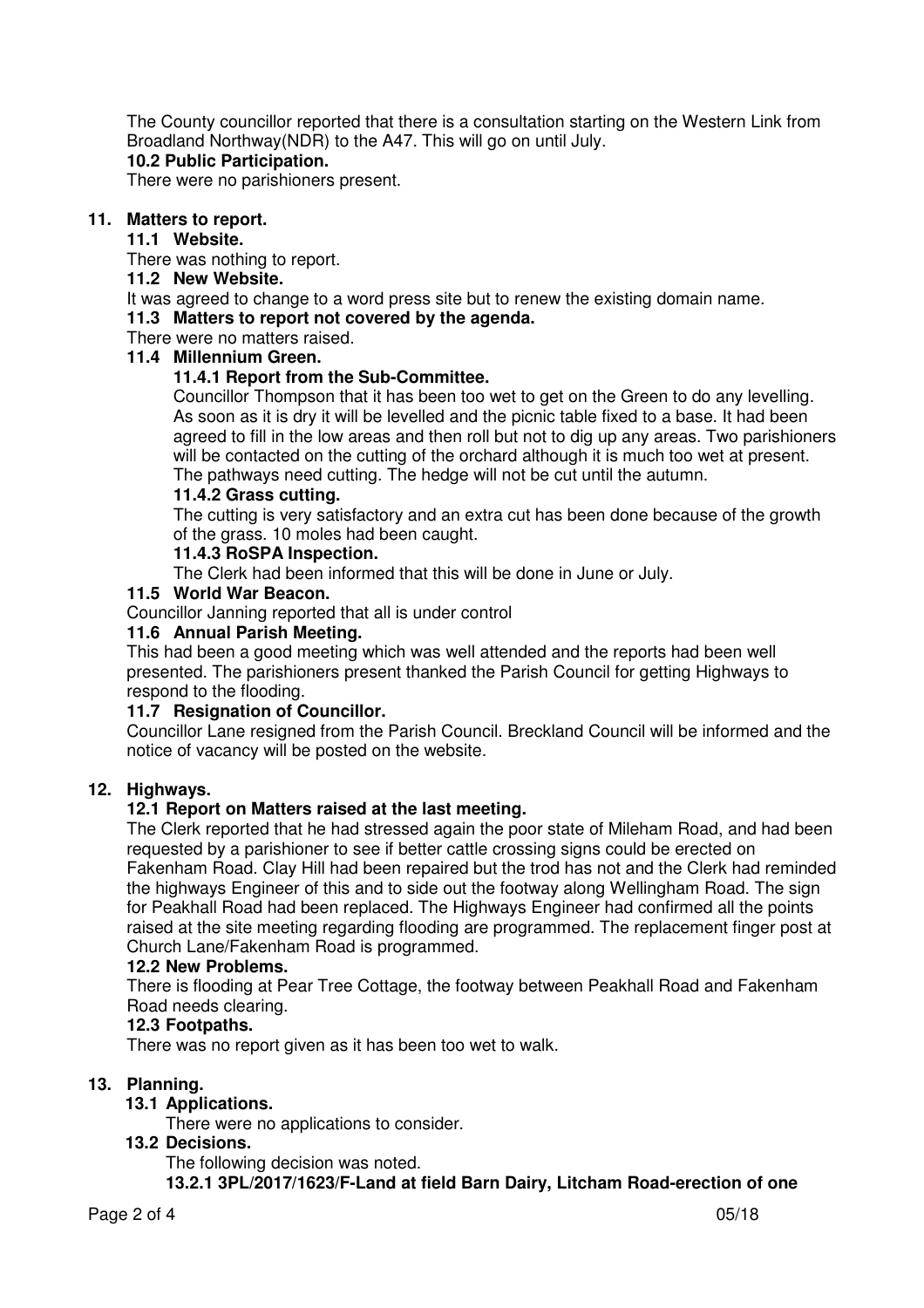## **dwelling for occupation by essential worker. Approved**

# **14. Finance.**

## **14.1 Exemption Certificate.**

The Clerk explained that a Parish Council can exempt itself form a limited audit if its income and expenditure is less than £25000.

Councillor Blackwell proposed and Councillor Kilbey seconded the resolution that the Exemption certificate be signed. All were in favour and this was duly signed by the Chairman and Responsible Financial Officer.

#### **14.2 Annual Governance Statement for the Financial Year April 2017-March 2018.**

Councillor Janning proposed and Councillor Kilbey seconded the resolution that the Annual Governance Statement which had been circulated be approved for the financial year April 2017-March 2018 be approved. All were in favour. The Annual Governance Statement was duly signed by the Chairman and Clerk.

#### **14.3 Accounting Statement for the Financial Year April 2017 to March 2018.**

Councillor Janning proposed and Councillor Colman seconded the resolution that the Accounting Statement which had been circulated be approved for the financial year April 2017-March 2018 be approved All were in favour. The Accounting Statement was duly signed by the Chairman and Responsible Financial Officer.

#### **14.4 Insurance for 2018/19.**

Councillor Blackwell proposed and Councillor Kilbey seconded the resolution that the quotation from Inspire be accepted at a cost of £344.74. All were in favour.

#### **14.5 Balances and Cheques for authorisation.**

Councillor Colman proposed and Councillor Blackwell seconded the resolution that the balances and cheques for authorisation be approved. All were in favour.

#### **Balances :-**

|                     | <b>Community Account</b>                                                                |         |
|---------------------|-----------------------------------------------------------------------------------------|---------|
| Balance at 31 01 18 | 1030.16                                                                                 |         |
| Plus                | Norfolk Community Foundation Grant-667.50<br>Norfolk Community Foundation Grant-1000.00 |         |
|                     | HMRC PAYE Refund-93.60                                                                  | 1761.10 |
|                     |                                                                                         | 2791.26 |
| Less                | Cheques authorised 08 01 18-141.72                                                      |         |
|                     | Cheques authorised 06 03 18-1597.74                                                     | 1739.46 |
|                     | Balance at 31 03 18                                                                     | 1051.80 |
|                     | Plus Profit from Sunflower Saturday-                                                    | 170.57  |
|                     | <b>Balance at 31 03 18</b>                                                              | 1222.37 |
|                     | <b>Business Saver Account</b>                                                           |         |
|                     | Balance at 29 12 17                                                                     | 4004.47 |
| Interest            |                                                                                         | 2.00    |
|                     | Balance at 29 12 17                                                                     | 4006.47 |

Amount available for Section 137 : 328x£7.57 =£ 2482.96 Spend to Date : £0.00 Cheques for authorisation:

| 960 | <b>B</b> J Leigh                           | <b>Contract March and April</b> | 474.98  |
|-----|--------------------------------------------|---------------------------------|---------|
|     |                                            | 593.58 Less PAYE 118.60         |         |
| 961 | <b>Tittleshall Village hall</b>            | Hall hire                       | 24.00   |
| 962 | HMRC                                       | <b>PAYF</b>                     | 118.60  |
| 963 | <b>Norfolk County Council</b>              | Local Parish Partnership        | 1300.00 |
|     |                                            | Gateways                        |         |
| 964 | <b>Norwich</b><br><b>Board</b><br>Diocesan | of   Allotment rent             | 145.00  |